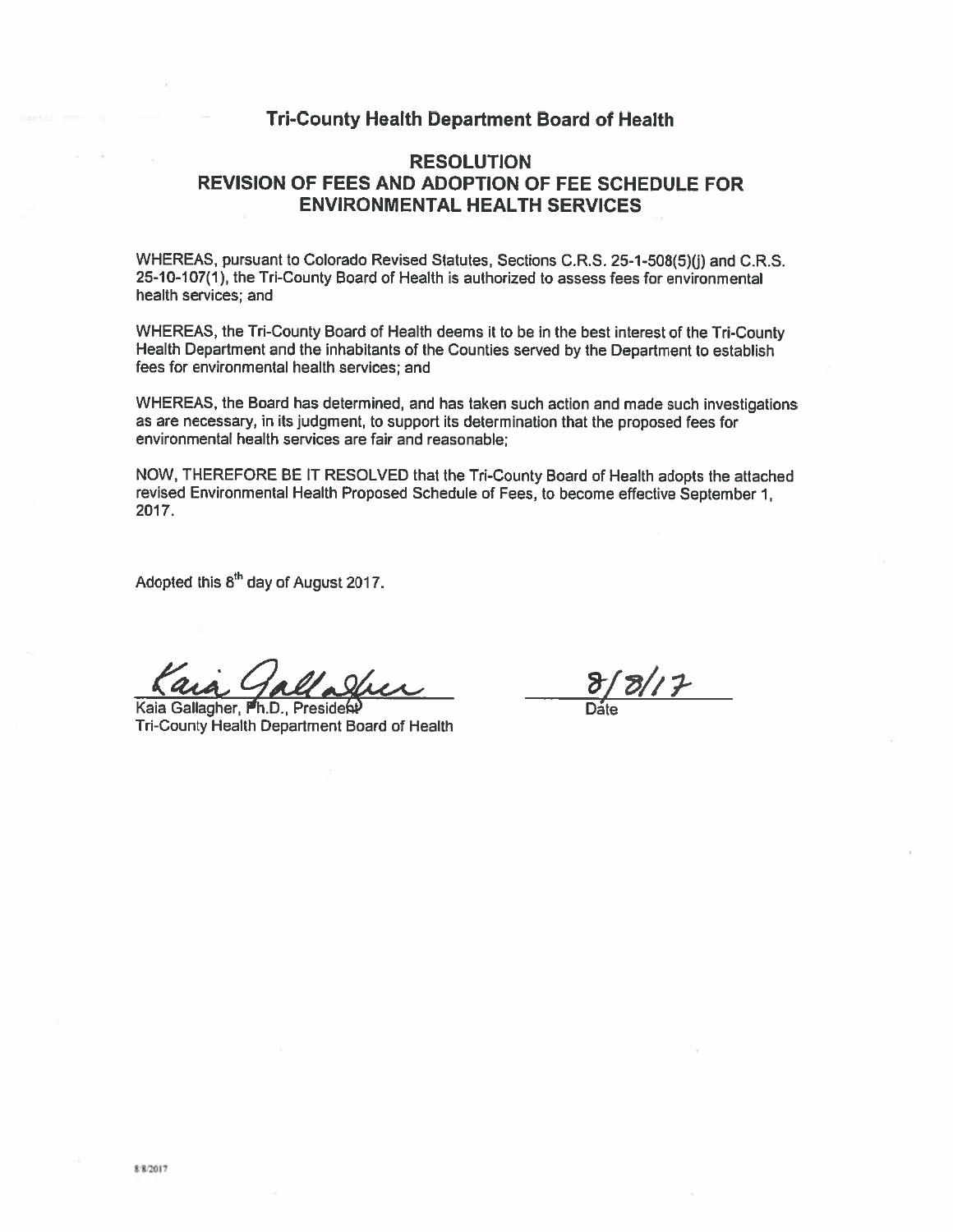

| <b>Environmental Health Fee Type</b>                                                     | <b>Current</b><br>Fee                | <b>Unit of Activity</b> | <b>Calculated</b><br>Fee | <b>Proposed</b><br>Fee                      | <b>Authority</b> | Last<br><b>Updated</b> | Set By                            |
|------------------------------------------------------------------------------------------|--------------------------------------|-------------------------|--------------------------|---------------------------------------------|------------------|------------------------|-----------------------------------|
| Body Art - Onsite Inspection                                                             | \$270.00                             | Annual                  | \$268.48                 | \$270.00                                    | 25-1-508         | 8/9/2016               | TCHD BOH                          |
| Body Art - Temporary Event Inspection (per inspector)                                    | \$55.00                              | Per Hour                | \$59.14                  | \$60.00                                     | 25-1-508         | 8/9/2016               | TCHD BOH                          |
| Child Care - Biennial Inspection                                                         | \$155.00                             | Biennial                | \$187.50                 | \$190.00                                    | 25-1-508         | 8/9/2016               | TCHD BOH                          |
| Child Care - Annual Inspection, Lic. for 5-20 Children                                   | \$175.00                             | Annual                  | \$232.50                 | \$235.00                                    | 25-1-508         | 8/9/2016               | TCHD BOH                          |
| Child Care - Annual Inspection, Lic. for 21-50 Children                                  | \$195.00                             | Annual                  | \$232.50                 | \$235.00                                    | 25-1-508         | 8/9/2016               | TCHD BOH                          |
| Child Care - Annual Inspection, Lic. for 51-100 Children                                 | \$235.00                             | Annual                  | \$290.00                 | \$290.00                                    | 25-1-508         | 8/9/2016               | TCHD BOH                          |
| Child Care - Annual Inspection, Lic. for 101-150 Children                                | \$255.00                             | Annual                  | \$290.00                 | \$290.00                                    | 25-1-508         | 8/9/2016               | TCHD BOH                          |
| Child Care - Annual Inspection, Lic. for 151-250 Children                                | \$295.00                             | Annual                  | \$347.50                 | \$350.00                                    | 25-1-508         | 8/9/2016               | TCHD BOH                          |
| Child Care - Annual Inspection, Lic. for 251+ Children                                   | \$295.00                             | Annual                  | \$372.50                 | \$375.00                                    | 25-1-508         | 8/9/2016               | <b>TCHD BOH</b>                   |
| Industrial Hygiene - General Consultation / County Agencies                              | \$70.00                              | Per Hour                | \$64.44                  | \$65.00                                     | 25-1-508         | 8/9/2016               | TCHD BOH                          |
| Industrial Hygiene - Mold Complaints                                                     | \$70.00                              | Per Hour                | \$64.44                  | \$65.00                                     | 25-1-508         | 8/9/2016               | TCHD BOH                          |
| Industrial Hygiene - Other Government Agencies                                           | \$110.00                             | Per Hour                | \$99.97                  | \$100.00                                    | 25-1-508         | 8/9/2016               | <b>TCHD BOH</b>                   |
| Industrial Hygiene - Private Sector                                                      | \$130.00                             | Per Hour                | \$117.24                 | \$115.00                                    | 25-1-508         | 8/9/2016               | TCHD BOH                          |
| Industrial Hygiene - Private Sector / Mutual Aid / Non-Emergency<br>(Outside Tri-County) | \$155.00                             | Per Hour                | \$138.83                 | \$140.00                                    | 25-1-508         | 8/9/2016               | TCHD BOH                          |
| Land Use Plan Review - Level One                                                         | \$55.00                              | Per Plan Review         | \$44.52                  | \$55.00                                     | 25-1-508         | 8/9/2016               | <b>TCHD BOH</b>                   |
| Land Use Plan Review - Level Two                                                         | \$110.00                             | Per Plan Review         | \$89.03                  | \$110.00                                    | 25-1-508         | 8/9/2016               | TCHD BOH                          |
| Land Use Plan Review - Level Three                                                       | \$245.00                             | Per Plan Review         | \$198.30                 | \$245.00                                    | 25-1-508         | 8/9/2016               | TCHD BOH                          |
| Land Use Plan Review - Level Four                                                        | \$600.00                             | Per Plan Review         | \$485.64                 | \$600.00                                    | 25-1-508         | 8/9/2016               | TCHD BOH                          |
| Methamphetamine - Inspection                                                             | \$490.00                             | Per Case                | \$427.59                 | \$430.00                                    | 25-1-508         | 8/9/2016               | TCHD BOH                          |
| Methamphetamine - Fed-Ex Shipping                                                        | Varies - Pass<br><b>Through Cost</b> | Per Shipment            | <b>NA</b>                | <b>Varies - Pass</b><br><b>Through Cost</b> | 25-1-508         | 8/9/2016               | Fed Ex                            |
| Methamphetamine - Laboratory Analysis                                                    | Actual - Pass<br>Through Cost        | Per Sample              | <b>NA</b>                | <b>Actual - Pass</b><br><b>Through Cost</b> | 25-1-508         | 8/9/2016               | State and<br>Private Laboratories |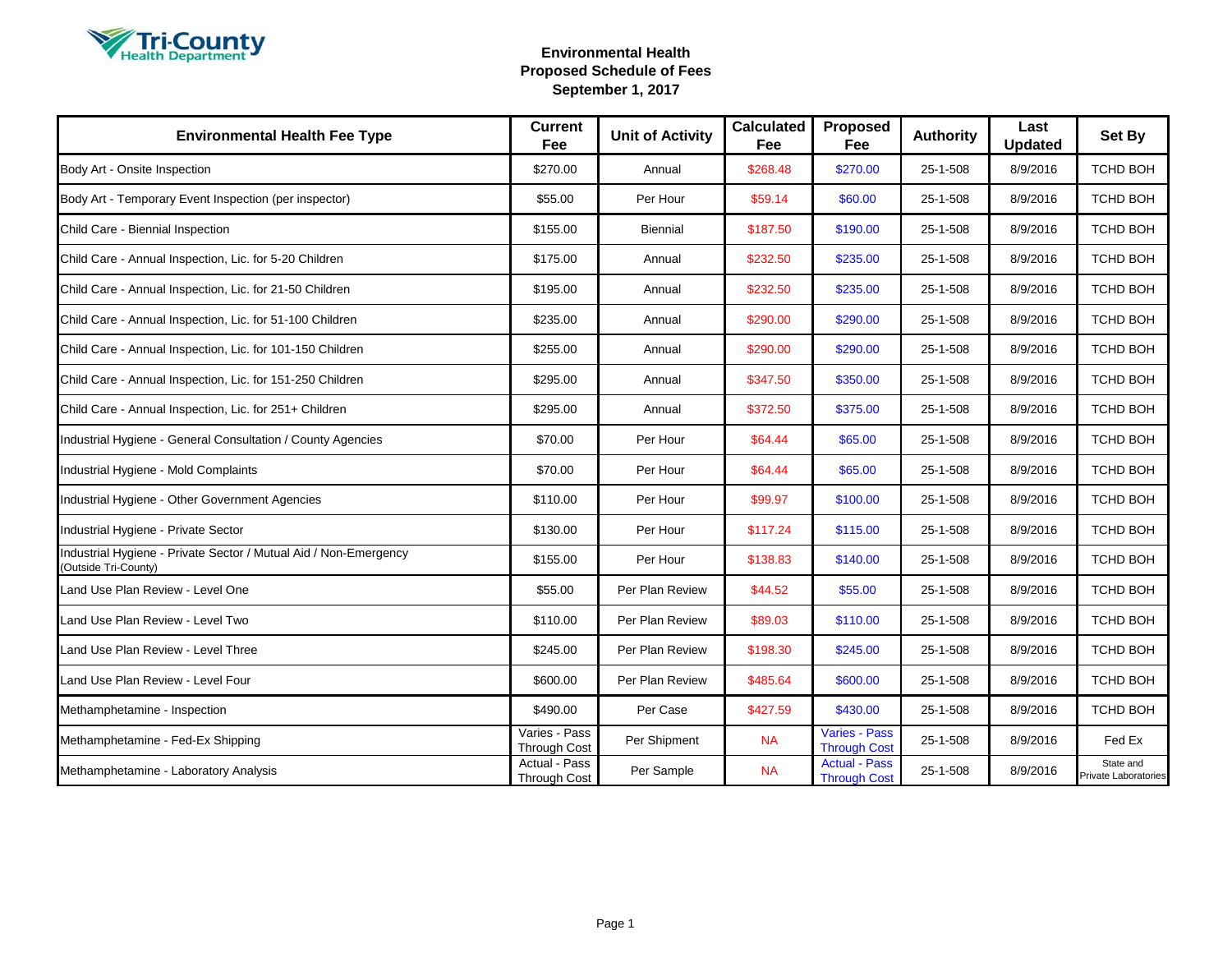

| <b>Environmental Health Fee Type</b>                                     | <b>Current</b><br>Fee                | <b>Unit of Activity</b> | <b>Calculated</b><br>Fee | Proposed<br>Fee                             | <b>Authority</b> | Last<br><b>Updated</b> | Set By                                                      |
|--------------------------------------------------------------------------|--------------------------------------|-------------------------|--------------------------|---------------------------------------------|------------------|------------------------|-------------------------------------------------------------|
| Copy Fees: 8.5" by 11" (First 10 Pages Free)                             | \$0.25                               | Per Page                | <b>NA</b>                | \$0.25                                      | 24-72-205        | 2/2/1989               | CO Legislature<br>Custodian of Doc.<br>up to \$1.25 per Pg. |
| Copy Fees: 11" by 17"                                                    | \$0.25                               | Per Page                | <b>NA</b>                | \$0.25                                      | 24-72-205        | 2/2/1989               | CO Legislature<br>Custodian of Doc.<br>up to \$1.25 per Pg. |
| Copy Fees: Greater than 11" by 17"                                       | Not to exceed<br>actual cost         | Per Page                | <b>NA</b>                | Not to exceed<br>actual cost                | 24-72-205        | 2/2/1989               | CO Legislature<br>Custodian of Doc.<br>up to \$1.25 per Pg. |
| Environmental Assessment File Review (minimum one hour)                  | \$55.00                              | Per Hour                | \$59.14                  | \$60.00                                     | 25-1-508         | 8/9/2016               | <b>TCHD BOH</b>                                             |
| Environmental Health Consulting - All Programs Except Industrial Hygiene | \$55.00                              | Per Hour                | \$59.14                  | \$60.00                                     | 25-1-508         | 8/9/2016               | <b>TCHD BOH</b>                                             |
| Laboratory Analysis (samples sent to an external laboratory)             | Varies - Pass<br><b>Through Cost</b> | Per Invoice             | <b>NA</b>                | <b>Varies - Pass</b><br><b>Through Cost</b> | 25-1-508         | 8/9/2016               | State and<br>Private Laboratories                           |
| Plan Review Application - All Other Facility Types                       | \$110.00                             | Per Plan Review         | \$118.28                 | \$120.00                                    | 25-1-508         | 8/9/2016               | <b>TCHD BOH</b>                                             |
| Site Assessment / Change of Owner - All Other Programs (Except Food)     | \$55.00                              | Per Hour                | \$59.14                  | \$60.00                                     | 25-1-508         | 8/9/2016               | TCHD BOH                                                    |
| Training Provided - All Other Programs (Except Food)                     | \$55.00                              | Per Hour                | \$59.14                  | \$60.00                                     | 25-1-508         | 8/9/2016               | TCHD BOH                                                    |
| Retail Food - No fee License (K-12 schools, non-profit)                  | \$0.00                               | Annual                  | <b>NA</b>                | \$0.00                                      | 25-4-1607        | 9/1/2016               | CO Legislature                                              |
| Retail Food - License, Limited Food Service (convenience, other)         | \$235.00                             | Annual                  | <b>NA</b>                | \$253.00                                    | 25-4-1607        | 9/1/2016               | CO Legislature                                              |
| Retail Food - License, Restaurant, Seating 0-100*                        | \$330.00                             | Annual                  | <b>NA</b>                | \$360.00                                    | 25-4-1607        | 9/1/2016               | CO Legislature                                              |
| Retail Food - License, Restaurant, Seating 101-200*                      | \$370.00                             | Annual                  | <b>NA</b>                | \$400.00                                    | 25-4-1607        | 9/1/2016               | CO Legislature                                              |
| Retail Food - License, Restaurant, Seating >200*                         | \$405.00                             | Annual                  | <b>NA</b>                | \$435.00                                    | 25-4-1607        | 9/1/2016               | CO Legislature                                              |
| Retail Food - License, Grocery Store (0-15,000 sq.ft.)*                  | \$170.00                             | Annual                  | <b>NA</b>                | \$183.00                                    | 25-4-1607        | 9/1/2016               | CO Legislature                                              |
| Retail Food - License, Grocery Store (>15,000 sq.ft.)*                   | \$305.00                             | Annual                  | <b>NA</b>                | \$330.00                                    | 25-4-1607        | 9/1/2016               | CO Legislature                                              |
| Retail Food - License, Grocery Store w/ deli (0-15,000 sq.ft.)*          | \$325.00                             | Annual                  | <b>NA</b>                | \$350.00                                    | 25-4-1607        | 9/1/2016               | CO Legislature                                              |
| Retail Food - License, Grocery Store w/ deli (>15,000 sq.ft.)*           | \$620.00                             | Annual                  | <b>NA</b>                | \$665.00                                    | 25-4-1607        | 9/1/2016               | CO Legislature                                              |
| Retail Food - License, Mobile Unit (prepackaged, non-PHF)*               | \$235.00                             | Annual                  | <b>NA</b>                | \$253.00                                    | 25-4-1607        | 9/1/2016               | CO Legislature                                              |
| Retail Food - License, Mobile Unit (full food service)*                  | \$330.00                             | Annual                  | <b>NA</b>                | \$360.00                                    | 25-4-1607        | 9/1/2016               | CO Legislature                                              |
| Retail Food - License, Oil and Gas Temporary*                            | \$740.00                             | Annual                  | <b>NA</b>                | \$800.00                                    | 25-4-1607        | 9/1/2016               | CO Legislature                                              |
| Retail Food - Special Events (Effective October 12, 2016)                | \$330.00                             | Annual                  | \$225.07                 | \$225.00                                    | 25-4-1607        | 10/12/2016             | TCHD BOH                                                    |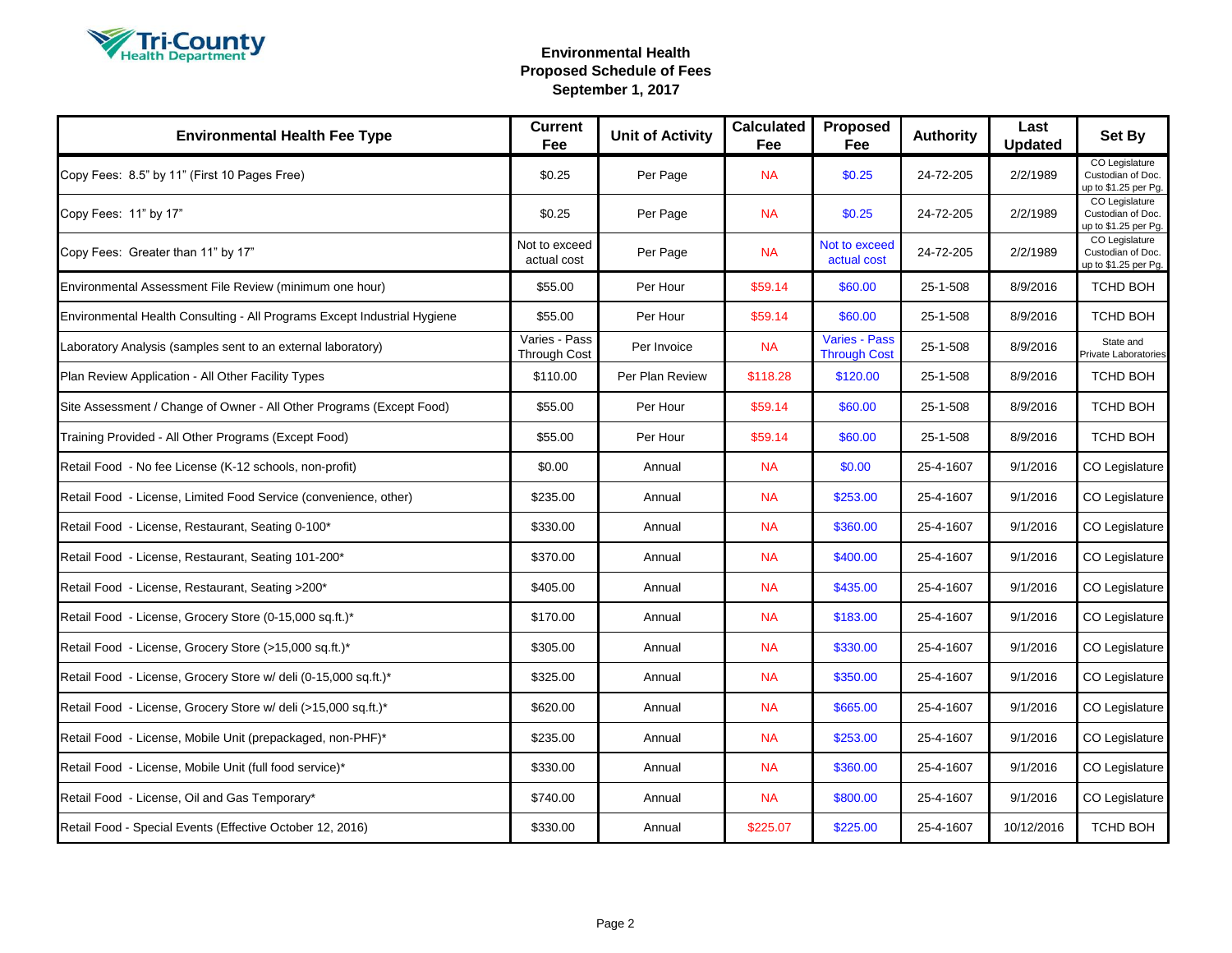

| <b>Environmental Health Fee Type</b>                                          | <b>Current</b><br>Fee | <b>Unit of Activity</b> | <b>Calculated</b><br>Fee | Proposed<br>Fee     | <b>Authority</b> | Last<br><b>Updated</b> | Set By         |
|-------------------------------------------------------------------------------|-----------------------|-------------------------|--------------------------|---------------------|------------------|------------------------|----------------|
| Retail Food - Special Event Plan Review Application (2-15 vendors)            | \$100.00              | Per Event               | <b>NA</b>                | \$100.00            | 25-4-1607        | 10/12/2016             | TCHD BOH       |
| Retail Food- Special Even Plan Review Application (16 + vendors)              | \$200.00              | Per Event               | <b>NA</b>                | \$200.00            | 25-4-1607        | 10/12/2016             | TCHD BOH       |
| Retail Food - Special Event Plan Review Late Fee                              | \$50.00               | Per Late Application    | <b>NA</b>                | \$50.00             | 25-1-508         | 8/9/2016               | TCHD BOH       |
| Retail Food - Special Event Inspection (per inspector)                        | \$55.00               | Per Hour                | \$59.14                  | \$60.00             | 25-1-508         | 8/9/2016               | TCHD BOH       |
| Retail Food - Change of Ownership or Site Evaluation (Initial Inspection)     | \$75.00               | Per Inspection          | <b>NA</b>                | \$75.00             | 25-4-1607        | 9/1/2016               | CO Legislature |
| Retail Food - Change of Ownership or Site Evaluation (Additional Inspections) | \$55.00               | Per Hour                | \$59.14                  | \$60.00             | 25-4-1607        | 9/1/2016               | CO Legislature |
| Retail Food - Plan Review Application                                         | \$100.00              | Per Plan Review         | <b>NA</b>                | \$100.00            | 25-4-1607        | 9/1/2016               | CO Legislature |
| Retail Food - Plan Review and Pre-opening Inspection (Not to exceed \$580.00) | \$55.00               | Per Hour                | \$59.14                  | \$60.00             | 25-4-1607        | 9/1/2016               | CO Legislature |
| Retail Food - HACCP Plan, Written (Not to exceed \$100.00)                    | \$55.00               | Per Hour                | \$59.14                  | \$60.00             | 25-4-1607        | 9/1/2016               | CO Legislature |
| Retail Food - HACCP Plan, On-site Evaluation (Not to exceed \$400.00)         | \$55.00               | Per Hour                | \$59.14                  | \$60.00             | 25-4-1607        | 9/1/2016               | CO Legislature |
| Retail Food - Penalty Assessment, Late License Renewal                        | \$250 to<br>\$1,000   | Per Assessment          | <b>NA</b>                | \$250 to<br>\$1,000 | 25-4-1610        | 9/1/2016               | CO Legislature |
| Retail Food - Penalty Assessment, Enforcement                                 | \$250 to<br>\$1,000   | Per Assessment          | <b>NA</b>                | \$250 to<br>\$1,000 | 25-4-1611        | 9/1/2016               | CO Legislature |
| Retail Food - Education, 2 Hour In-Service Training                           | \$110.00              | Per Training            | \$118.28                 | \$120.00            | 25-1-508         | 8/9/2016               | TCHD BOH       |
| Pool / Spa / Spray Pool - Onsite Inspection (per filtration system)           | \$200.00              | Annual                  | \$191.86                 | \$190.00            | 25-1-508         | 8/9/2016               | TCHD BOH       |
| On-Site Waste Water - New Permit                                              | $$1000 + $23**$       | Per Annual Permit       | \$1,126.12               | $$1000 + $23$ **    | 25-10-107        | 8/9/2016               | TCHD BOH       |
| On-Site Waste Water - Major Repair or Expansion Permit                        | $$650 + $23**$        | Per Annual Permit       | \$731.98                 | $$650 + $23**$      | 25-10-107        | 8/9/2016               | TCHD BOH       |
| On-Site Waste Water - Minor Repair                                            | $$350 + $23**$        | Per Annual Permit       | \$394.14                 | $$350 + $23**$      | 25-10-107        | 8/9/2016               | TCHD BOH       |
| On-Site Waste Water - Use Permit Application Fee                              | \$95.00               | Per Property Transfer   | \$105.48                 | \$105.00            | 25-10-107        | 8/9/2016               | TCHD BOH       |
| On-Site Waste Water - Variance Request (New/Repair Permit)                    | \$65.00               | Hourly                  | \$67.26                  | \$65.00             | 25-10-107        | 8/9/2016               | TCHD BOH       |
| On-Site Waste Water - New/Repair Permit Renewal                               | \$50.00               | Per Permit              | <b>NA</b>                | \$50.00             | 25-10-107        | 8/9/2016               | TCHD BOH       |
| On-Site Waste Water - Re-Inspection                                           | \$110.00              | Per Inspection          | \$118.28                 | \$120.00            | 25-10-107        | 8/9/2016               | TCHD BOH       |